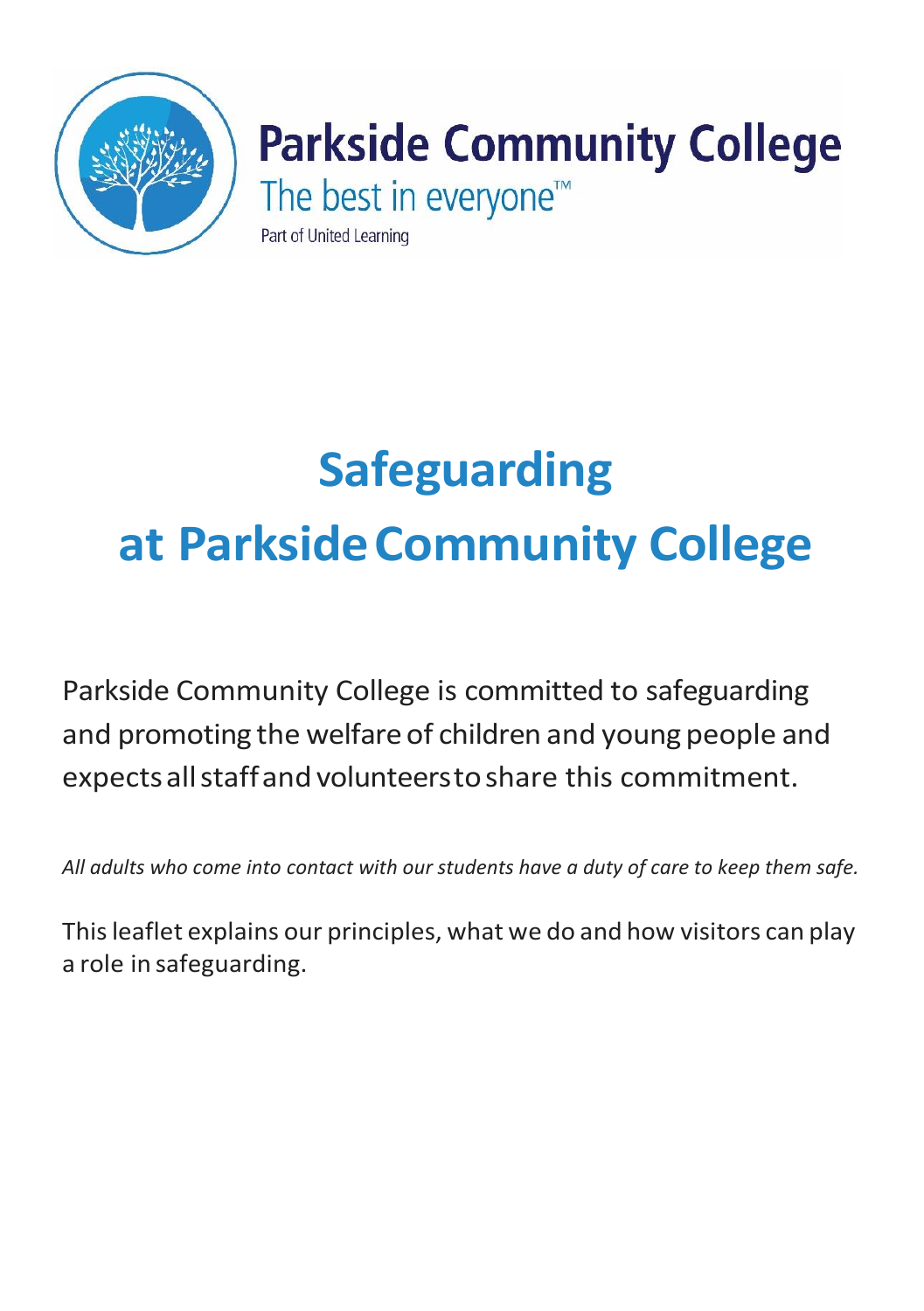# **The Key Principles**

- The welfare of the child is paramount
- Safeguarding is everyone's responsibility

#### **Staff should understand their responsibilities to safeguard and promote the welfare of pupils**

- Make record of any such incident and of decisions made/ further actions agreed, in accordance with the safeguarding policy
- Apply the same professional standards regardless of our sex or sexuality(*EqualityAct 2010*)
- Know the names of our designated safeguarding staff and be familiar with local safeguarding arrangements to safeguard and protect young people
- Be aware that breaches in the law and other professionalguidelines could result in a criminal or disciplinary action being taken against them

## **What the Safeguarding team do**

- Take actionfromthe concernsmadeby staff andmembersofthe public
- Work with external agencies when required (Social services, Police, Local Authority etc.)
- Manage the Child Protection files, adhering to national guidance.
- RaiseawarenessofChildProtection andSafeguarding issueswithin school and provide training
- Continuously reviewtheChildProtectionandSafeguarding procedures within the school

## **Visitors to Parkside Community College are expected to:**

- Signin and out at Reception.
- Wear a visitors' badge, which is visible at all times and returned.
- Behave and conduct themselves in a manner that is appropriate for an institution that works with young people.
- Report any concerns about a student'ssafety or welfare to one of the keycontacts.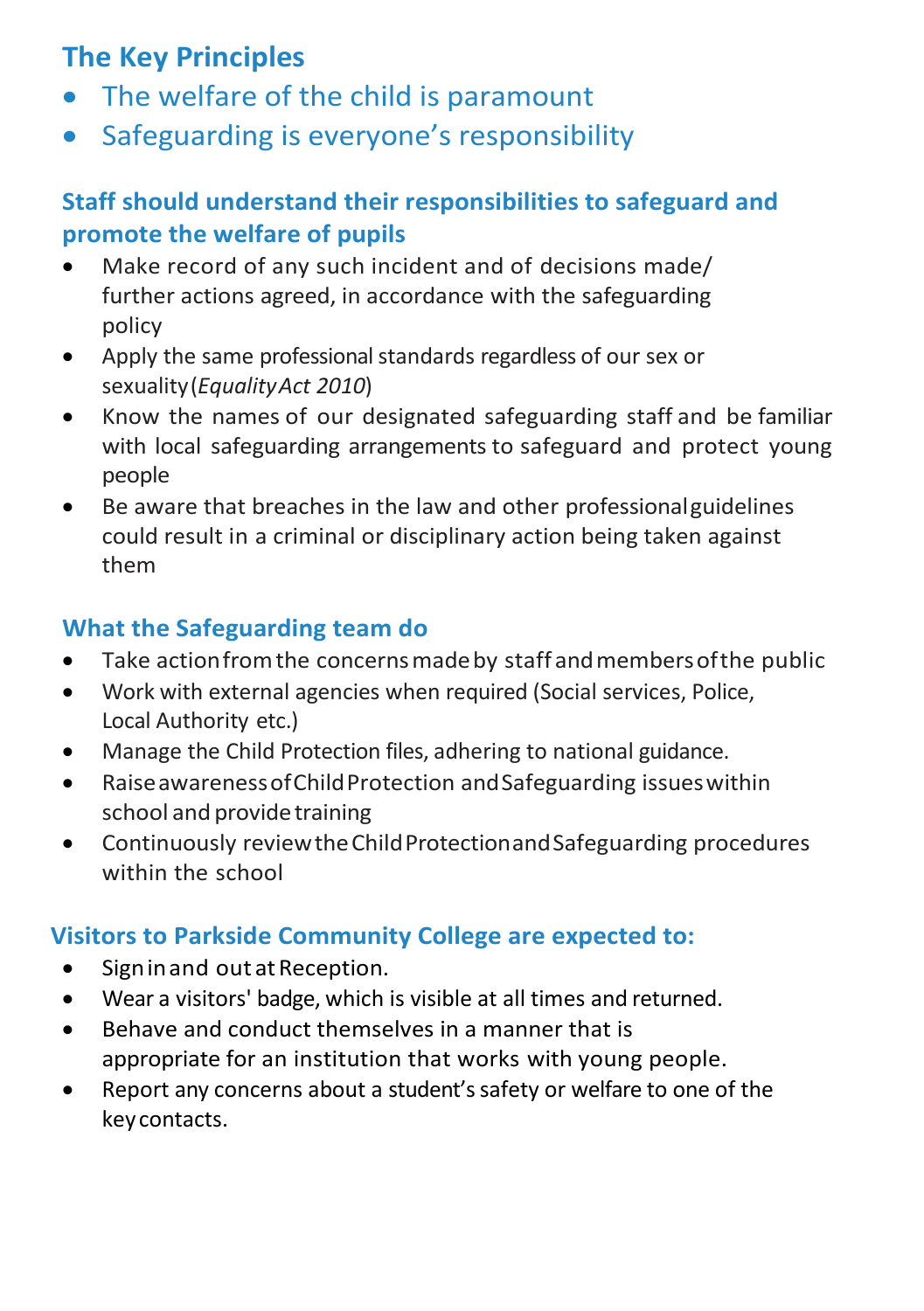#### **All staff should ensure that:**

- they never engage in sexual relationships with students in or out of school (Sexual Offences Act 2003 makes it an offence for adults working in a position of trust to have a sexual relationship with a young person up to the age of 18)
- their communication with students and colleagues is never suggestive
- physical contact with students must be minimal & appropriate (members of staff are strongly advised not to touch students atall)
- first aid should only be administered according to policy within the school
- they guard against any student forming an infatuation with them and report any such concernstoseniorstaff

#### **If you have a concern about a student at school**

- You may be concerned about our students due to any of the following:
	- o comments made by the student
	- o unexplained physical marks
	- o changes in behaviour
	- o comments made by other students (peer on peer abuse)
	- o hints of extremism/radicalisation
	- o suggestion of forced marriage
	- o online comments/videos/images you have been exposedto
- Please report any concern to
	- o One of the designated safeguarding leads (see Key Contacts)
	- $\circ$  The form tutor
	- o The head of year
	- o Any member of staff
- If you are concerned about immediate harm, contact the police on 999

#### **If you have a concernaboutamemberofstaff'sbehaviour towardsyoungpeople**

All allegations should be reported to the Executive Principal as soon as possible (or in the case of the Executive Principal), to the Chair of Governors or the Local Education Authority Designated Officer (LADO) for Safeguarding Children. 'Our 'Whistle Blowing Policy' can be obtained from Human Resources.

Thenamesandcontactdetailsofthesepeoplecanbeobtainedfrom [pks-enquiries@parksidecc.org.uk](mailto:pks-enquiries@parksidecc.org.uk)